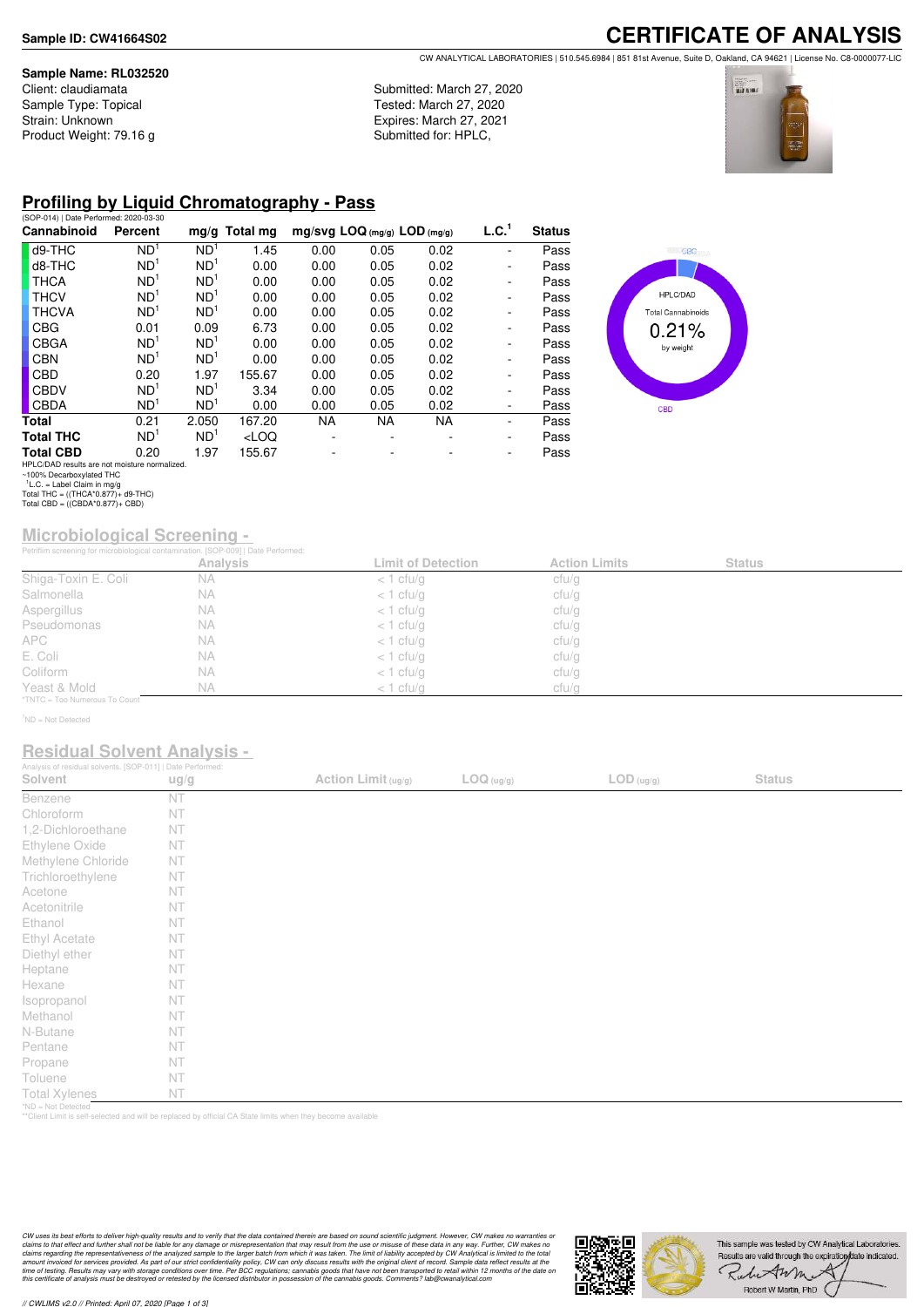**Sample Name: RL032520** Client: claudiamata Sample Type: Topical Strain: Unknown Product Weight: 79.16 g

**CERTIFICATE OF ANALYSIS** CW ANALYTICAL LABORATORIES | 510.545.6984 | 851 81st Avenue, Suite D, Oakland, CA 94621 | License No. C8-0000077-LIC

Submitted: March 27, 2020 Tested: March 27, 2020 Expires: March 27, 2021 Submitted for: HPLC,



#### **Chemical Residue Screening -**

| Targeted analysis of chemical residues. [SOP-017]   Date Performed:                                         | ug/g | LOG (ug/g) LOD (ug/g) Action<br>Limit <sub>(ug/g)</sub> | <b>Status</b> |                               | ug/g              | $LOG$ (ug/g) $LOD$ (ug/g) $Action$<br>Limit <sub>(ug/g)</sub> | <b>Status</b> |
|-------------------------------------------------------------------------------------------------------------|------|---------------------------------------------------------|---------------|-------------------------------|-------------------|---------------------------------------------------------------|---------------|
| Abamectin                                                                                                   | NT   |                                                         |               | Fludioxonil                   | NT                |                                                               |               |
| Acephate                                                                                                    | NT   |                                                         |               | Hexythiazox                   | NT                |                                                               |               |
| Acequinocyl                                                                                                 | NT   |                                                         |               | Imazalil                      | NT                |                                                               |               |
| Acetamiprid                                                                                                 | NT   |                                                         |               | Imidacloprid                  | NT                |                                                               |               |
| Aldicarb                                                                                                    | NT   |                                                         |               | Kresoxim-methyl               | NT                |                                                               |               |
| Azoxystrobin                                                                                                | NT   |                                                         |               | Malathion                     | NT                |                                                               |               |
| <b>Bifenazate</b>                                                                                           | NT   |                                                         |               | Metalaxyl                     | NT                |                                                               |               |
| Bifenthrin                                                                                                  | NT   |                                                         |               | Methiocarb                    | NT                |                                                               |               |
| <b>Boscalid</b>                                                                                             | NT   |                                                         |               | Methomyl                      | NT                |                                                               |               |
| Captan                                                                                                      | NT   |                                                         |               | Mevinphos                     | NT                |                                                               |               |
| Carbaryl                                                                                                    | NT   |                                                         |               | Myclobutanil                  | NT                |                                                               |               |
| Carbofuran                                                                                                  | NT   |                                                         |               | Naled                         | NT                |                                                               |               |
| Chlorantraniliprole                                                                                         | NT   |                                                         |               | Oxamyl                        | NT                |                                                               |               |
| Chlordane                                                                                                   | NT   |                                                         |               | Paclobutrazol                 | NT                |                                                               |               |
| Chlorfenapyr                                                                                                | NT   |                                                         |               | Parathion methyl              | NT                |                                                               |               |
| Chlorpyrifos                                                                                                | NT   |                                                         |               | PCNB                          | NT                |                                                               |               |
| Clofentezine                                                                                                | NT   |                                                         |               | Permethrin                    | NT                |                                                               |               |
| Coumaphos                                                                                                   | NT   |                                                         |               | Phosmet                       | NT                |                                                               |               |
| Cyfluthrin                                                                                                  | NT   |                                                         |               | Piperonyl butoxide            | NT                |                                                               |               |
| Cypermethrin                                                                                                | NT   |                                                         |               | Prallethrin                   | NT                |                                                               |               |
| Daminozide                                                                                                  | NT   |                                                         |               | Propiconazole                 | NT                |                                                               |               |
| Diazinon                                                                                                    | NT   |                                                         |               | Propoxur                      | NT                |                                                               |               |
| Dichlorvos                                                                                                  | NT   |                                                         |               | Pyrethrin                     | NT                |                                                               |               |
| Dimethoate                                                                                                  | NT   |                                                         |               | Pyridaben                     | NT                |                                                               |               |
| Dimethomorph                                                                                                | NT   |                                                         |               | Spinetoram                    | NT                |                                                               |               |
| Ethoprophos                                                                                                 | NT   |                                                         |               | Spinosad                      | NT                |                                                               |               |
| Etofenprox                                                                                                  | NT   |                                                         |               | Spiromesifen                  | NT                |                                                               |               |
| Etoxazole                                                                                                   | NT   |                                                         |               | Spirotetramat                 | NT                |                                                               |               |
| Fenhexamid                                                                                                  | NT   |                                                         |               | Spiroxamine                   | NT                |                                                               |               |
| Fenoxycarb                                                                                                  | NT   |                                                         |               | Tebuconazole                  | NT                |                                                               |               |
| Fenpyroximate                                                                                               | NT   |                                                         |               | Thiacloprid                   | NT                |                                                               |               |
| Fipronil                                                                                                    | NT   |                                                         |               | Thiamethoxam                  | NT                |                                                               |               |
| Flonicamid<br>*ND = Not Detected                                                                            | NT   |                                                         |               | Trifloxystrobin               | NT                |                                                               |               |
| NT = Not Tested<br><b>Heavy Metals Profiling -</b><br>Analysis of Heavy Metals. [SOP-012]   Date Performed: |      |                                                         |               |                               |                   |                                                               |               |
|                                                                                                             |      | ug/g                                                    | LOQ(ug/g)     | $\mathsf{LOD}(\mathsf{ug/g})$ |                   | Action Limit (ug/g)<br><b>Status</b>                          |               |
| Cadmium<br>Lead                                                                                             |      |                                                         |               |                               |                   |                                                               |               |
| Arsenic                                                                                                     |      |                                                         |               |                               |                   |                                                               |               |
| Mercury                                                                                                     |      |                                                         |               |                               |                   |                                                               |               |
| <sup>1</sup> ND = Not Detected                                                                              |      |                                                         |               |                               |                   |                                                               |               |
| <b>Water Activity -</b><br>Analysis to determine water activity   Date Performed:                           |      |                                                         |               |                               |                   |                                                               |               |
| Aw                                                                                                          |      |                                                         |               |                               | Action Limit (Aw) | <b>Status</b>                                                 |               |
|                                                                                                             |      |                                                         |               |                               |                   |                                                               |               |
| <b>Foreign Material Analysis -</b>                                                                          |      |                                                         |               |                               |                   |                                                               |               |
| Analysis to determine whether foreign material is present   Date Performed:<br>Analysis                     |      |                                                         |               |                               |                   | <b>Status</b>                                                 |               |
|                                                                                                             |      |                                                         |               |                               |                   |                                                               |               |
|                                                                                                             |      |                                                         |               |                               |                   |                                                               |               |

CW uses its best efforts to deliver high-quality results and to verify that the data contained therein are based on sound scientific judgment. However, CW makes no warranties or<br>claims to that effect and turther shall not